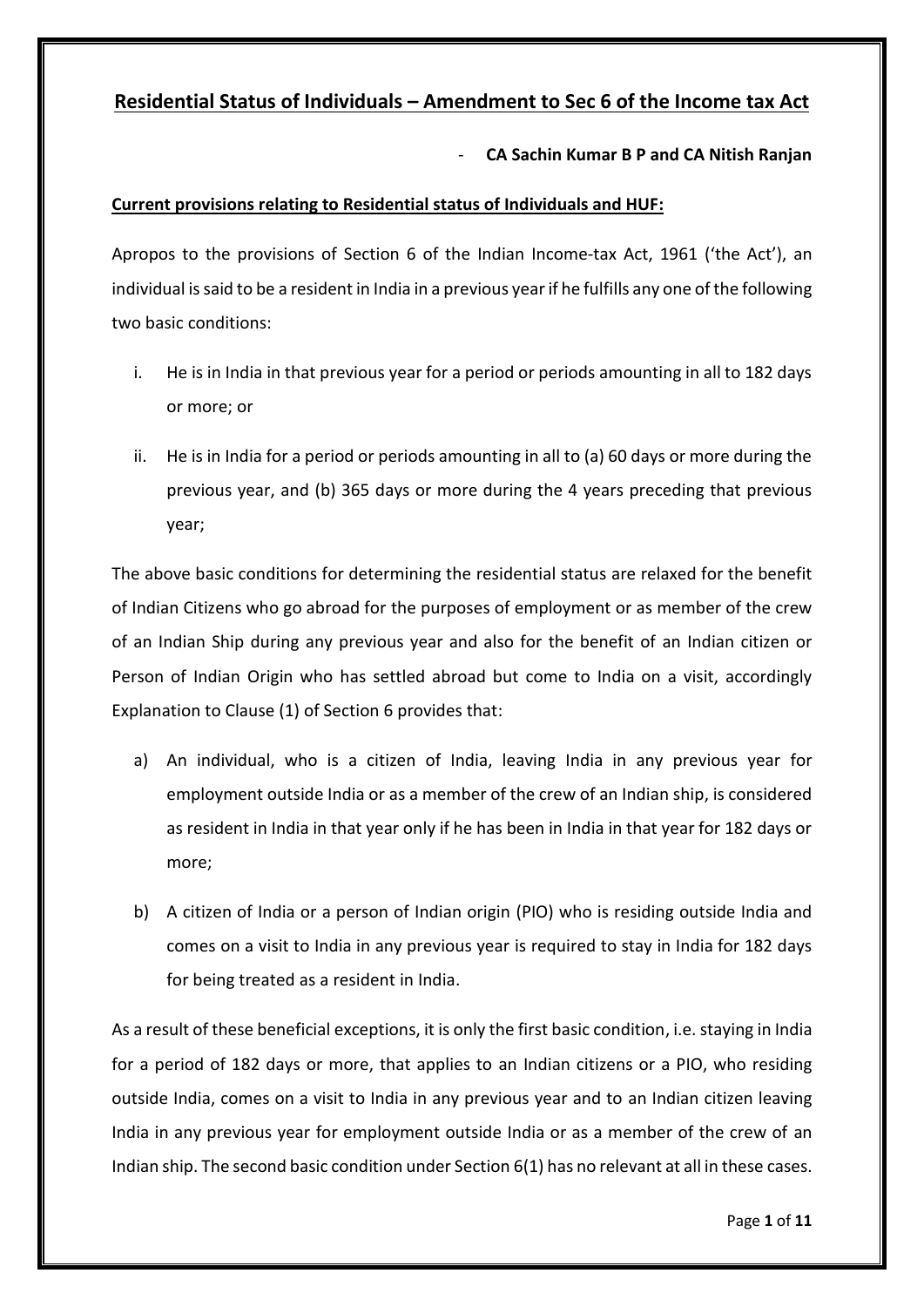In the case of Individual and HUF, there is also a concept of 'not ordinarily resident' carved out by Clause (6) of Section 6 of the Act. In addition to fulfilling one of the above two basic conditions, if such individual or Karta of a HUF, as the case may be, satisfies any one or both of the following two conditions, such individual is treated as 'not ordinarily resident' in India:

- a) he has been a non-resident in India in 9 out of the 10 preceding previous years;
- b) he has been in India for a period not exceeding 729 days during the 7 preceding previous years;

It is only appropriate to mention at this juncture that the above test of 'not ordinary resident' of an individual or a HUF in India is vital for determining the scope of their total income chargeable to tax in India as provided in Section 5 of the Act. In the case of an individual or a HUF, not ordinarily resident in India, the income which accrues or arises to him outside India is not taxable in India unless it is derived from a business controlled in or a professional set up in India.

So far, the citizenship of a country, the nature of Visa granted, the purpose of the visit or place of stay, had no relevance for determining the residential status of an individual. A person may be a resident of more than one country simultaneously for tax purposes. What had to be seen is only the number of days of stay in India.

The Hon'ble Kerala High Court in the case of CIT Vs Abdul Razaq 337 ITR 267 held that *even taking up its own business by the individual abroad satisfies the condition of 'going abroad for employment' and therefore the individual was entitled to claim his status to be non-resident for the relevant period.*

This provision and the above-mentioned decision of the Hon'ble Kerala High Court were abused by many Indian Citizens and PIO by arranging the number of days of stay in India and other countries in such a way that he is neither resident of India nor of any other Country. Thus, becoming a stateless actor for tax purposes.

Many of them also became residents of no-tax jurisdictions like Bermuda, Monaco, Bahamas, Andorra, UAE, etc. and they continued to manage their 'non-resident' status in India by staying in India for less than 182 days, although carrying out their substantial economic activities from India.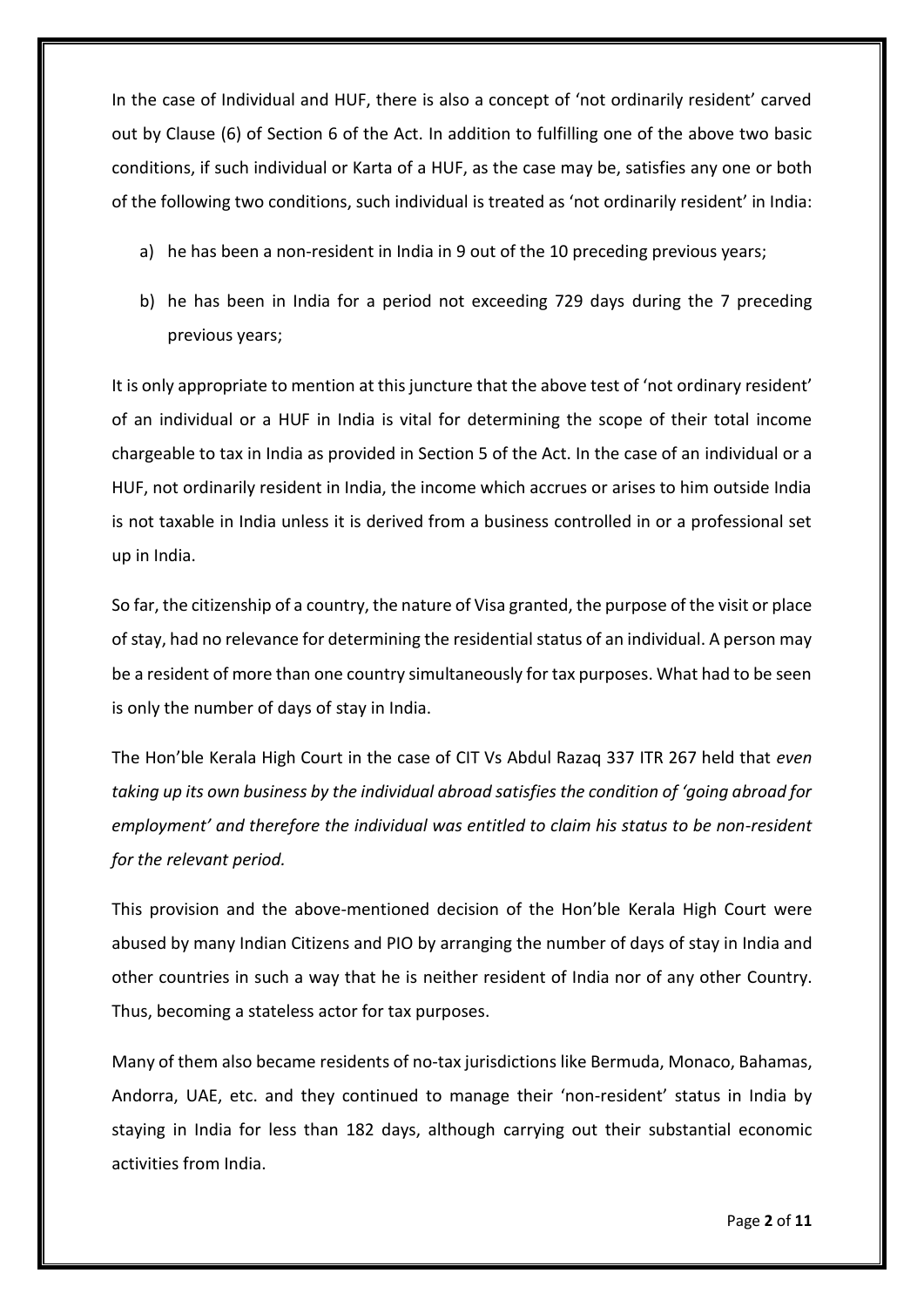#### **Amendments as proposed in the Finance Bill 2020:**

The Finance Bill, 2020, proposed that the beneficial exception pertaining to the number of days of stay in India for a visit by an Indian Citizen or a PIO specified in clause (b) of Explanation 1 to Section 6(1) of the Act, be decreased to 120 days from the existing 182 days. This amendment was aimed to counter the arrangements of individuals who carry out substantial economic activities from India but manage their period of stay in India to less than 182 days and thereby, remain a non-resident.

It may be noted that this change was proposed only in clause (b) of Explanation 1 which deals with an individual, residing outside India, who comes to India for a visit in the previous year. The period prescribed for an individual leaving India in any previous year for employment outside India or as a member of the crew of an Indian ship has not been proposed to be changed.

Another amendment that was proposed to Section 6 of the Act, which created an all across panic among the Indian expatriates working in no tax jurisdiction, was the introduction of deemed residency concept for the very first time in the Indian tax law by way of insertion of a new Clause (1A).

It was proposed that an Indian Citizen would be deemed to be a resident in India in any previous year if he is not liable to tax in any other country or territory by reason of his domicile or residence or any other criteria of similar nature.

To ensure that these newly become residents of India are not suddenly burdened with taxation and compliance requirements, the existing beneficial provisions relating to 'not ordinarily resident' of India was proposed to be further relaxed to the effect that an individual, who becomes resident or deemed resident by virtue of above-proposed amendments, would be considered as 'not ordinarily resident' of India if such individual has been a non-resident in India in any 7 out of 10 preceding previous years. Resultingly, they would not chargeable to tax in India with respect to their foreign-sourced income so long they hold on to their status of 'not ordinarily resident' in India. They would also not be required to disclose their foreign assets to the Indian tax authorities.

# **Amendment in the Finance Act 2020:**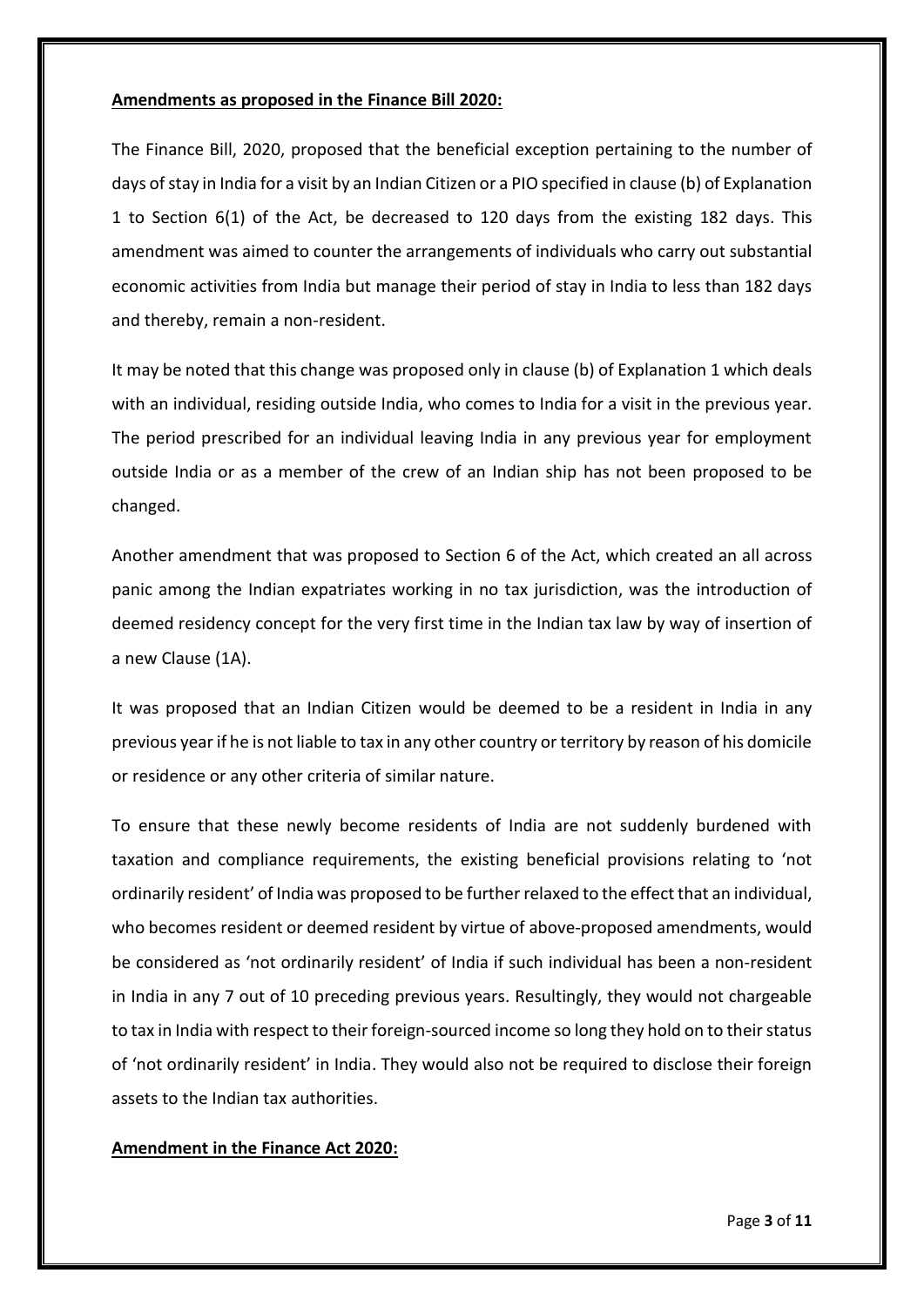The Finance Act, 2020 in line with the Finance Bill, 2020 has amended the Clause (b) of Explanation 1 to Section 6(1) of the Act to provide that an Indian citizen or a PIO, who comes to India on a visit in any previous year will be considered to be a resident in India if his total period of stay in India in the previous year exceeds 119 days as against the earlier applicable period of 181 days. However, this amendment is made applicable only for individuals, whose total income in the previous year, other than income from foreign sources, exceeds INR 15 Lakh. Other individuals will continue to be regulated by the existing provision.

However, the Finance Act, 2020 provides a corresponding relief to such individuals, who will be affected by the above amendment, vide insertion of a new sub-clause (c) to Clause (6) of Section 6(1) of the Act wherein these individuals will be considered as 'not ordinarily resident' of India if their total period of stay in India during such previous year does not exceed 181 days.

Another amendment vide the Finance Act, 2020 to the provisions of Section 6 of the Act is the insertion of a new Clause (1A) provides that an individual, being a citizen of India shall be deemed to be a resident in India in that previous year if he is not liable to tax in any other country or territory by reason of his domicile or residence or any other criteria of similar nature. The amendment is also made appliable only for individuals, whose total income in the previous year, other than income from foreign sources, exceeds INR 15 Lakh.

In such cases also the Finance Act, 2020 has provided a corresponding respite by insertion of a new sub-clause (d) to Clause (6) of Section 6(1) of the Act to provide the much needed relief that these deemed residents will be considered only as a 'not ordinarily resident' in India.

The term 'income from foreign source' is defined to mean income which accrues or arises outside India (except income derived from a business controlled in or a profession set up in India).

Other proposed amendment to Clause (6) to Section 6(1) have been omitted.

The provisions of Residential status after the amendment may be summarised as below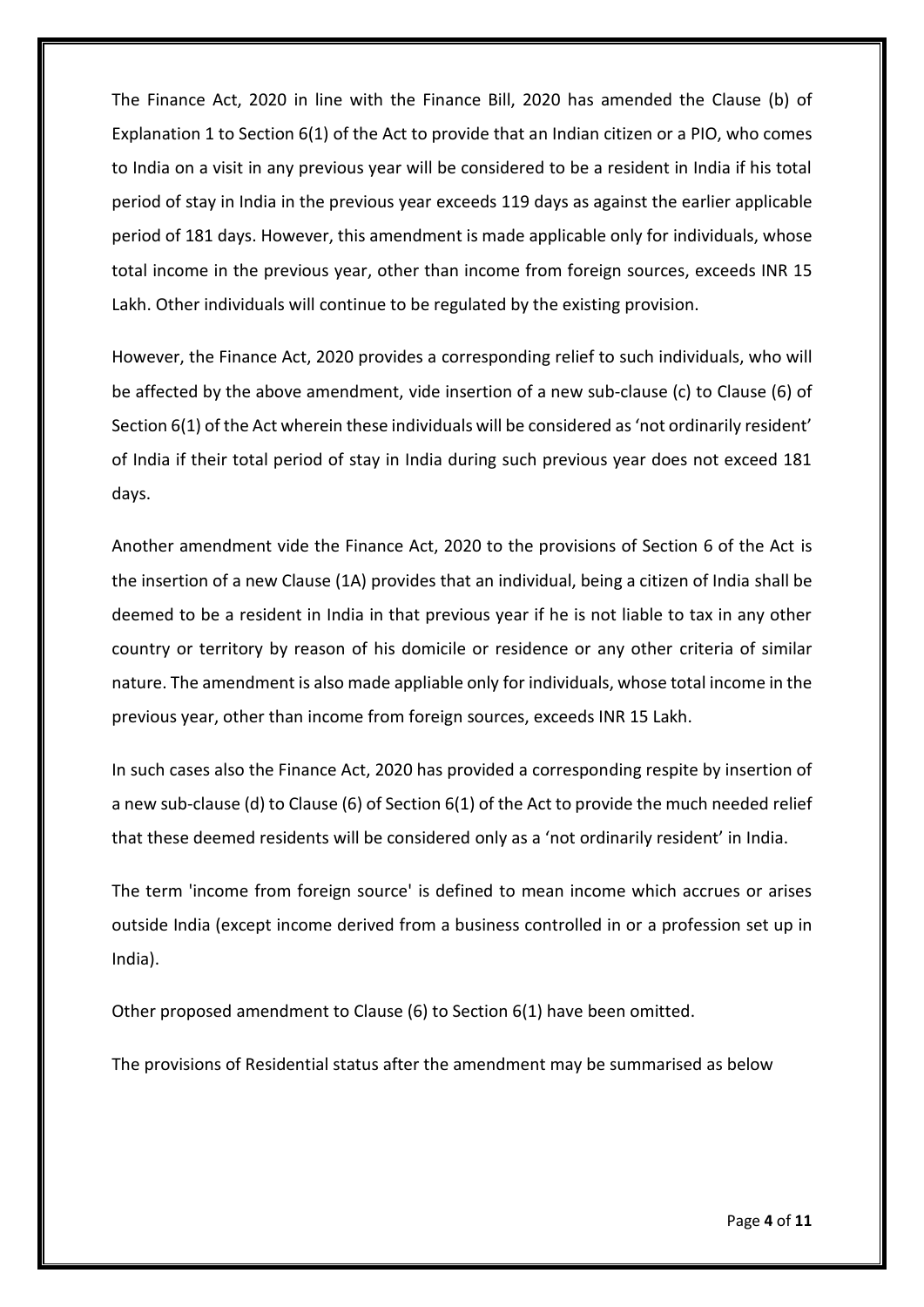

**Issues:**

#### Is the intention of the legislature served?

On February 1, 2020, the Hon'ble Finance Minister presented the Finance Bill, 2020 before the Parliament. It, *inter alia*, contained proposals to amend the provisions of Section 6 of the Act by reducing the period of stay for an Indian Citizen or POI to become a resident of India and by introducing the concept of deemed residency of Indian citizens.

These proposals created complete havoc and raised many eyebrows among High Networth Individuals. It also created a genuine fear for Indians working in countries such as the UAE, which do not levy income-tax, that they will be deemed as residents of India.

The Government immediately issued a press release stating that the new provision is not intended to include in tax net those Indian citizens who are bonafide workers in other countries.

In conformity with the press release, these amendments proposed in the Finance Bill, 2020 have been modified to ensure that the individuals who are treated as residents of India due to the above amendments are not chargeable to tax in India with respect of their foreign incomes. Further, these amendments have been made applicable only to those individuals whose total income, other than the income from foreign sources exceeds INR 15 Lakh during the tax year.

Though the modifications to the Finance Bill, 2020 have been a huge relief to all the Indians living abroad, the question that remains is whether, in the sway of pleasing the sentiments of the Non-Resident Indians, the amendments have lost its original intention. If one reads into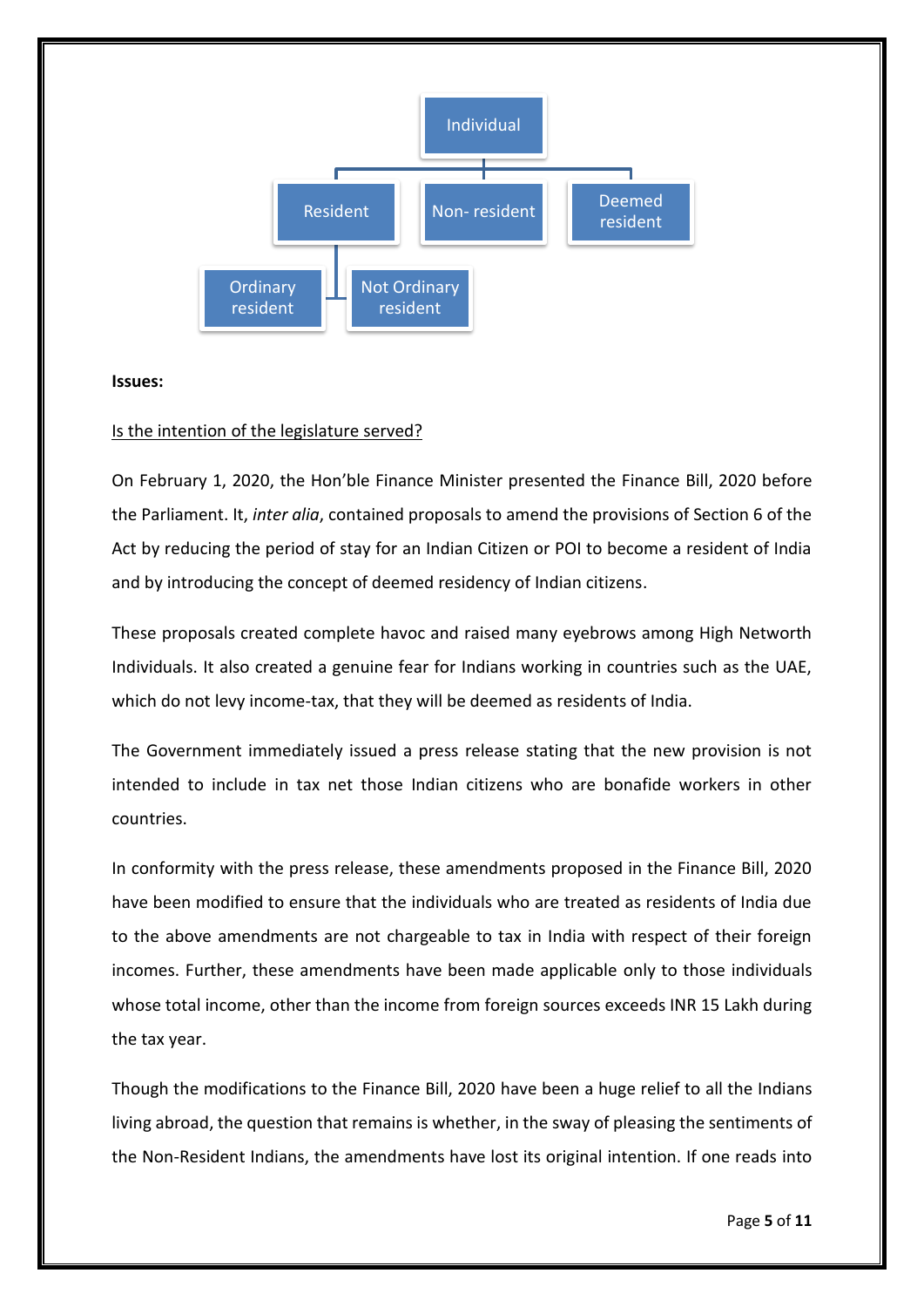the memorandum to the Finance Bill, 2020 the answer, unfortunately, appears to be in affirmative.

The memorandum discusses the issue of stateless persons and admits that an individual can arrange his affairs in such a fashion that he is not liable to tax in any country or jurisdiction during a year. It also concedes that current rules governing tax residence make it possible for HNWIs and other individuals, who may be an Indian citizen to not to be liable for tax anywhere in the world. It describes that such a circumstance is certainly not desirable, particularly in the light of current development in the global tax environment where avenues for double nontaxation are being systematically closed.

Despite making their intentions very clear that it wishes to tighten the screws on those seeking to escape taxation in India by exploiting their non-resident status, the modifications made to the proposals of the Finance Bill, 2020 are unfortunately not in that direction. The modifications only ensure that these individuals will be chargeable to tax in India only concerning their Indian income and not on their foreign income. Also, they will not be required to disclose their foreign assets. Interestingly, non-residents have always been taxed in India on their Indian sourced income and thus, the amendments made by the Finance Act, 2020 does not seem to be much effective.

The concept of deemed residency is, however, not new to the taxation world. Countries like Canada also have deemed residency provisions which tax the resident on its worldwide rather than the locally sourced income as applicable in the deemed residency provisions introduced in India.

#### Domestic tax provisions vs. Tax Treaties

By bringing the concept of deemed residency in the Indian Income-tax Act, the Government of India has undoubtedly made its intention clear that it will not allow its citizens to artificially arrange their domicile in such a way that they are not liable to income tax in any of the countries. The introduction of deemed residency will discourage such practices, which are often adopted by High Net Worth Individuals. Yet, one cannot ignore that when it comes to intercountry arrangements, any amendments in the domestic tax law, which does not concur with the Double Taxation Avoidance Agreements ('DTAA'), is not adequate unless a corresponding change is also made in the latter, which is a bilateral agreement between two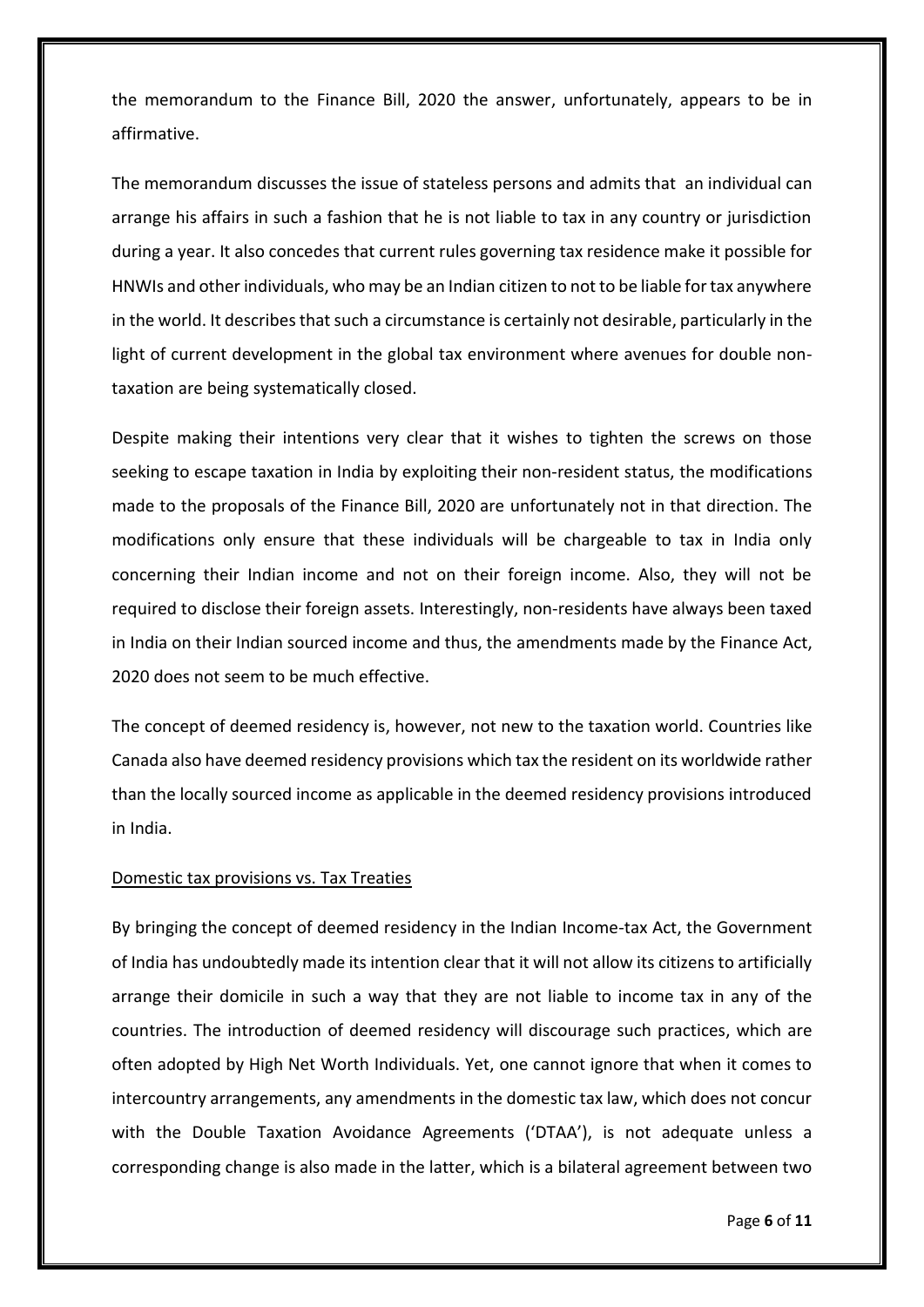Governments can not be changed unilaterally. Section 90(2) of the Act is very clear on it that whenever provisions of Income Tax Act and DTAA differ, DTAA will prevail, to the extent it is more beneficial to the assessee.

The criteria for determining the residential status of a person is laid out explicitly in each DTAAs. In most of the case, it refers to the domestic tax law of the respective contracting states. However, the DTAAs also contains the provision, which is commonly called as 'tie breaker rule'. This applies when a person is a resident of both the contracting states as per the domestic tax law of each country or as per the provisions of the DTAA.

Thus, let us take a situation where Mr. A, who is a Non-resident Indian Citizen staying in UAE, is considered to be a deemed resident of India since he is not liable to tax in UAE because of his domicile or residence or any other criteria of similar nature. In such cases, Mr. A would be eligible to invoke the tie-breaker rule provided in the India – UAE DTAA and can claim himself to be a resident of only UAE, thereby side-stepping the provision relating to deemed residency under the domestic tax law of India.

## Implications of MLI Provisions

It is pertinent to note that the Government of India has signed and ratified the Multilateral Convention to Implement Tax Treaty Related Measures to Prevent Base Erosion and Profit Shifting, as a result, MLI has entered into force for India on October 1, 2019 and its provisions will be applicable on India's DTAAs from FY 2020-21 onwards, subject to matching.

The MLI is an outcome of the G20-OECD project to tackle Base Erosion and Profit Shifting (the BEPS Project), i.e. innovative tax planning strategies to shift profits thus eroding the tax base of high-tax jurisdictions.

The Finance Act, 2020 has amended the provision of Section 90 of the Act, in accordance with Article 6 of the MLI, to empower the Central Government to enter into agreements with governments of other countries to give effect to MLI for the avoidance of double taxation of income but without creating opportunities for non-taxation or reduced taxation through tax evasion or avoidance including through treaty-shopping arrangements aimed at obtaining reliefs for the indirect benefit of residents of any other country or territory.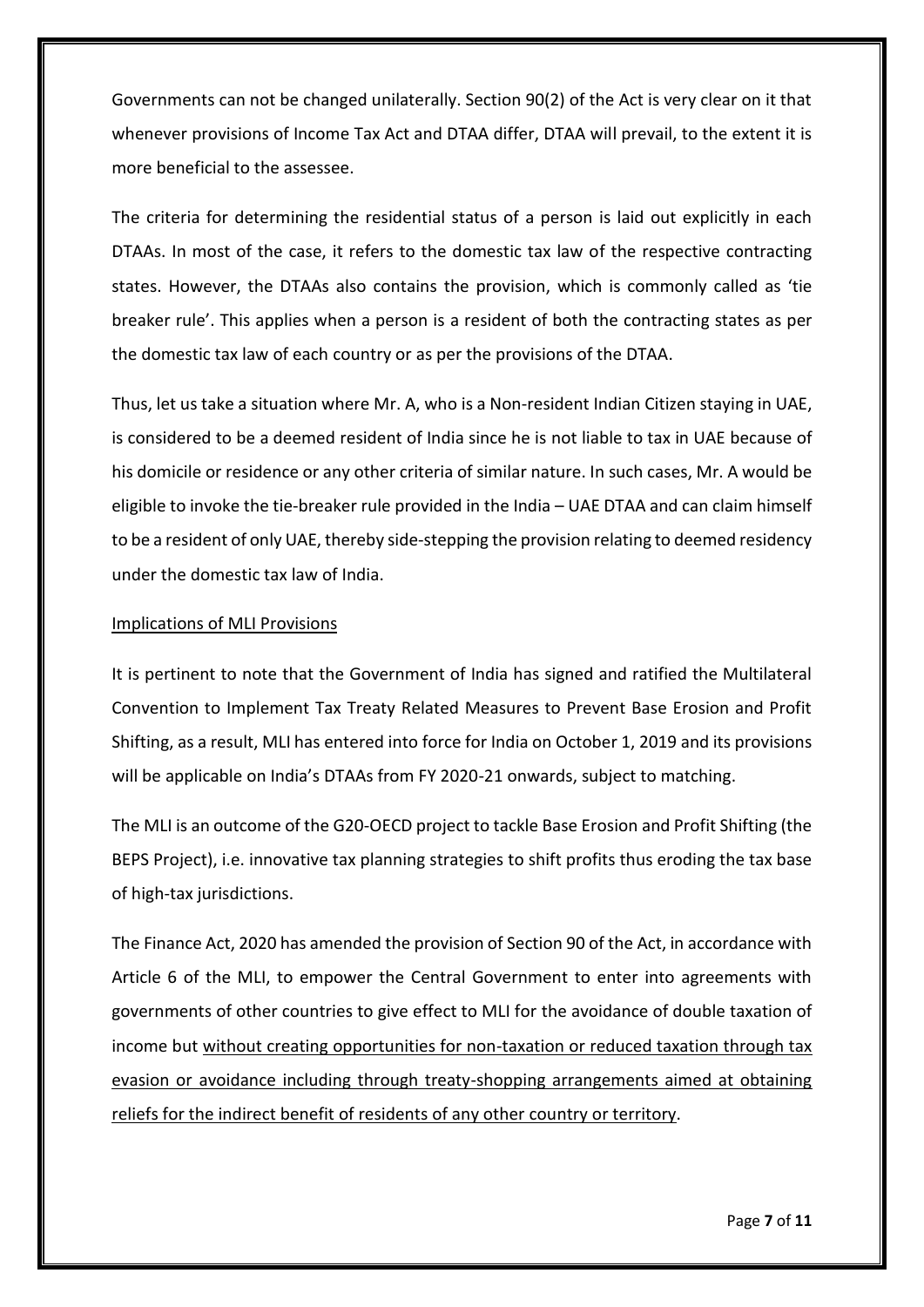This amendment will enable the Tax Authorities to deny the benefit of a tie-breaker rule prescribed under the DTAAs and tax a person based on his residential status determined in accordance with the Indian domestic tax laws.

#### Residential status vis-à-vis General Anti Avoidance Rules (GAAR)

GAAR targets tax avoidance. It is applicable if the tax benefit exceeds Rs. 3 crore. Sec 95(1) empowers Revenue to declare an 'arrangement' entered into by an assessee to be an Impermissible Avoidance Agreement (IAA) if its main objective is to obtain tax benefit and occurrence of one or more of the four tainted elements entailed in Section 96 of the Act. Sec 98 of the Act provides for the Consequences of IAA accordingly, the Tax Authorities, *inter alia*, can treat the place of residence of an individual to the arrangement at a place other than the place of residence thus denying tax benefit under a tax treaty. If the HNWI arranges his residential status to get a tax benefit, the Revenue can disregard his non-resident residential status and treat India as his place of residence, apply domestic tax laws, tax his global income to tax in India.

## Total Income

A deemed resident of India under section 6(1A) of the Act will be taxed in India on its 'total income', other than the income from foreign sources. The scope of total income is defined under Section 5 of the Act and is computed in accordance with provisions of the Act including the provision of Section 90. Thus, the provisions of the respective DTAAs will also play its role in determining the total income of such deemed residents, taxable in India.

#### Applicability of the amendments to HUFs

It is pertinent to note that the provisions relating to restricting the period of visit for Indian Citizens and a PIO to maintain their 'non-resident' status from 181 days to 119 days and the concept of deemed residency do not extend to HUFs. Therefore, a Karta of a HUF, even though is treated as a resident or deemed resident of India under the Act, such HUF cannot be held to a resident or deemed-resident of India. The existing provision relating to the determination of the residential status of HUFs as elucidated in Clause (2) to Section 6 of the Act remains unaffected.

# The burden of tax and compliance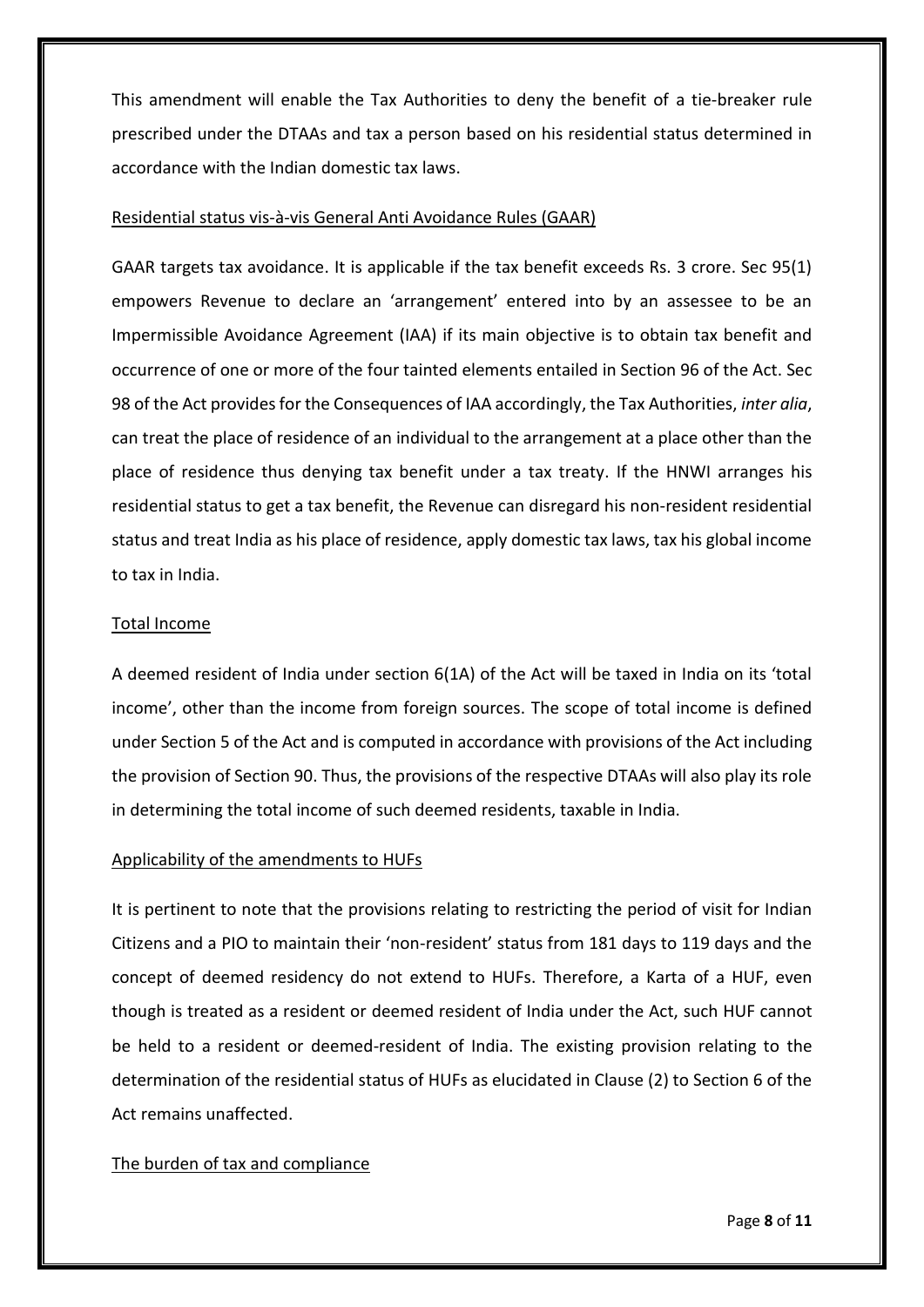Some of the tax provisions under the Indian tax law viz. tax deduction at source, tax collection at source, etc. apply differently for a resident and a non-resident. Arguably, a resident in India is obligated to comply with more number of compliances and requirements under the Act as compared to a non-resident. Thus, it would remain to be seen if any of the requirement is relaxed for such newly become resident or deemed resident Indians under the amended tax law.

#### Residential status vis-a vis COVID 19

Coronavirus has turned to be a global issue, which has brought the world economy to a standstill. As countries globally began enforcing strict lockdowns to prevent the spread of the coronavirus, India, the world's second-most populous country, followed the suit. The lockdown includes banning international flights. The lockdown is from Mar 22 to Apr 14.

Due to the lockdown, a situation may arise where an individual temporarily away from home country and gets stranded in the host country and attains tax residency in the host country. If the individual is foreigners or Indian Citizens or PIOs, who had come to India for a temporary visit and have got stranded here, would become a resident of India if their period of stay in India exceeds the threshold period of 59 days or 181 days, as the case may be during the previous year 2019-20.

Going by the bare provisions of the Indian Income-tax Act, unfortunately, they will become residents of India under the provisions of Indian domestic tax law as it does not provide any scope for 'involuntary stay' in India. It works purely on the period of stay of such individuals in India, and so is the case in many other countries in the world.

Tax Authorities in the UK and Australia have guided in this regard. They have provided that the days spent in their respective countries due to exceptional circumstances will be disregarded to determine the tax residency. The OECD Secretariat **Analysis of Tax Treatise and the Impact of COVID – 19 Crisis in** para 33 and 34 provides that if an individual becomes a resident of both the host as well as the home country because of COVID 19 situation the tiebreaker rule in Article 4 to be applied. It seems likely that the tie-breaker test would mostly award treaty residency to the home country. This is because it is probably unlikely that the person would have a permanent home available to him in the host country. But if he did he would be treated as treaty resident of the host country. Where a person has a permanent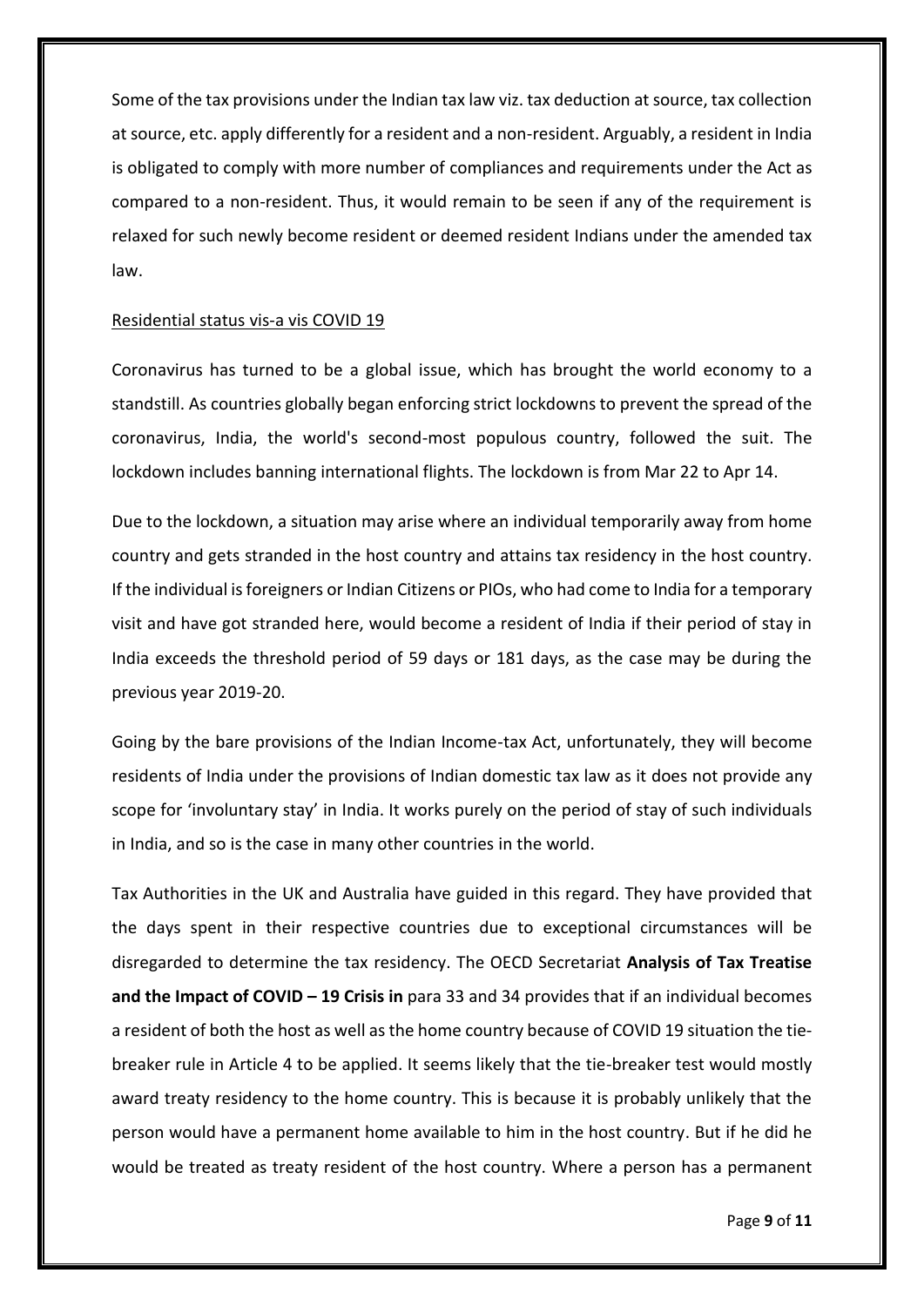home in both the countries, it seems likely that the other tie-breaker tests (center of vital interest, place of habitual abode, and nationality) would award residence to the home country.

The Government of India over the last few days has come out with various measures to provide tax relief in response to the pandemic, viz postponement income tax return filing due date for the FY 2018-19, or waiver of late filing penalties or reduced rate of interest on late payment of tax, etc and it is time that the Government comes out with a clarification addressing this issue of tax residency.

The word 'involuntary stay' is not new to the Indian tax judicial system. It was discussed last by the Hon'ble Delhi High Court in the case of Suresh Nanda reported in [2015] 57 taxmann.com 448 wherein the Court held that "w*e must, however, add a caveat here. The conclusion reached by us on the facts and in the circumstances of the case at hand cannot be treated as a thumb rule to the effect that each period of involuntary stay must invariably be excluded from computation for purposes of Section 6(1)(a) of Income Tax Act……For purposes of Section 6(1)(a), each case will have to be examined on its own merits in the light of facts and circumstances leading to "involuntary" stay, if any, in India. Another factor that needs to be born in mind that in this case, it was "wrongful impounding" of passport leading to involuntary stay and this aspect may be distinguished. In light of the above, one needs to be very cautious before relying on this Judgement."*

The above judgment of the High Court excludes the period of involuntary stay for determining the residential status of an individual. Where it is true that the above judgment may not impulsively be applied in all cases relating to the determination of the residential status of an individual, it shall certainly be useful in the current exceptional circumstances.

Until the Government comes out with a clarification in this regard, the affected individuals may petition to the CBDT under sec 119(2)(b) of the Income-tax Act wherein the board may for avoiding genuine hardship, in any case, or class of cases, provide relief under this Act

#### **Conclusion:**

While the above amendments will play a role in preventing tax abuse by Indian Citizens and PIOs, it has most certainly missed out its intention. Yet, the Indian Citizens and PIOs staying outside India do need to take note of the above amendments for planning their visit to India

Page **10** of **11**